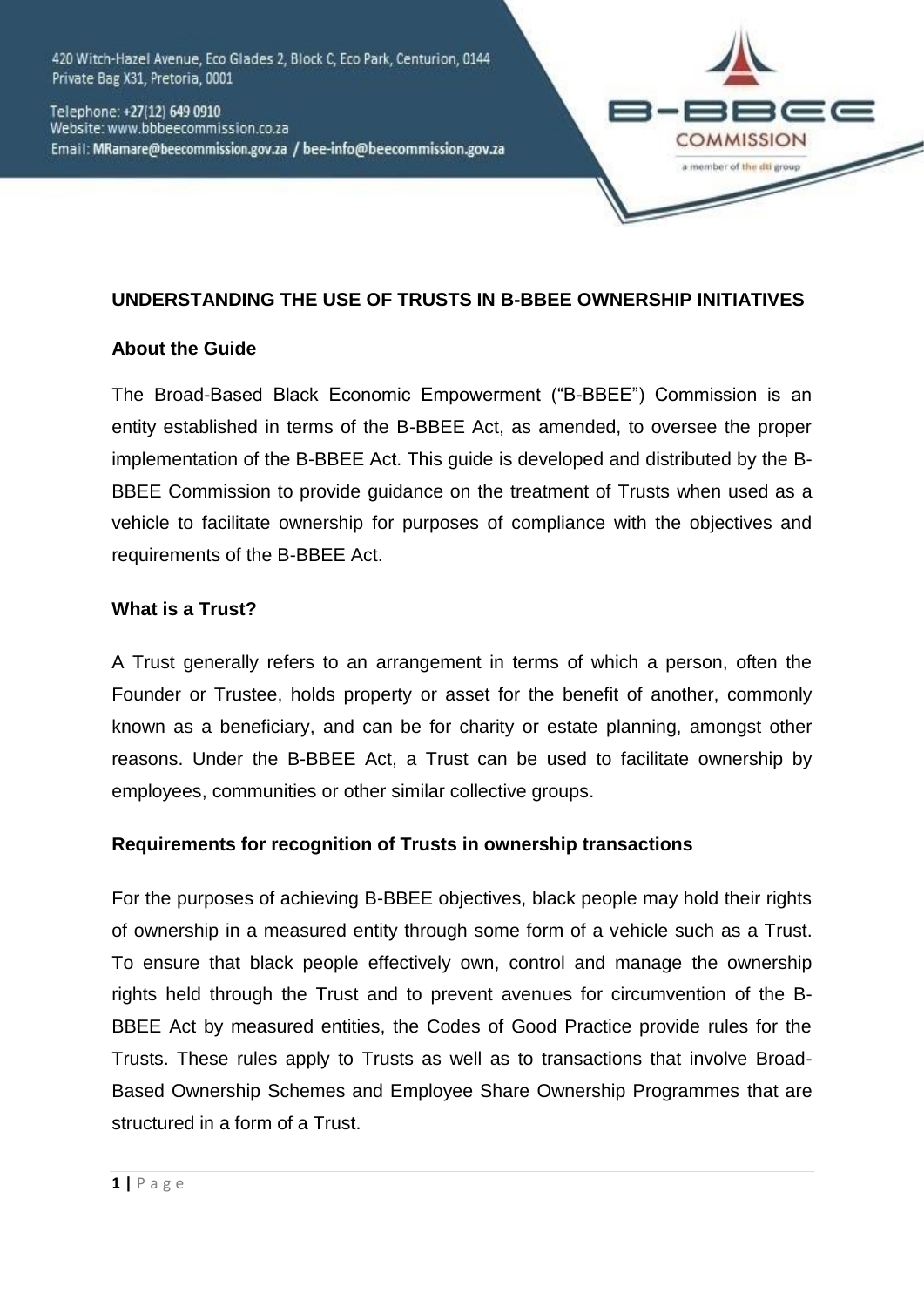While Trusts can be used to facilitate ownership, the transaction in question must still meet the requirements for recognition of ownership, which comprises of excisable voting rights, economic interests and net value in the hands of black people as a result of direct or indirect participation in the measured entity. The measured entity may on an annual basis recognise points for as long as the black shareholders still hold rights of ownership in the entity.

# **Ways Trusts can be implemented in the B-BBEE Codes of Good Practice**

## *Broad-Based Ownership Scheme*

Broad-Based Ownership Scheme refers to a collective ownership scheme constituted with the view to facilitating the participation of specified natural persons in the benefits flowing from the ownership by that scheme or by its fiduciaries of an equity interest in an entity, which could be in a form of a community or stokvel or group of enterprises. A Broad-Based Ownership Scheme may be created in a form of a Trust, and in that case it must meet both the rules for Broad-Based Ownership Scheme and for Trusts as set in the Codes of Good Practice.

Broad-Based Ownership Scheme must meet the following requirements:

| <b>Nomination of Trustees</b>         | At least 50% of the fiduciaries of the scheme        |  |
|---------------------------------------|------------------------------------------------------|--|
|                                       | must be independent persons having<br>no             |  |
|                                       | employment with or direct or indirect beneficial     |  |
|                                       | interest in the scheme, at least 50% pf the          |  |
|                                       | fiduciaries of the scheme must be black people       |  |
|                                       | with at least 25% being Black women and the          |  |
|                                       | chairperson of the scheme must be independent        |  |
| <b>Black participants and portion</b> | Codes Series 100, requires the trust to define       |  |
| of entitlement                        | participants and the portion of their entitlement to |  |
|                                       | receive distribution of the economic interest. It is |  |
|                                       | important for each participant to know in            |  |
|                                       | advance the portion of their entitlement, and        |  |
|                                       | during B-BBEE measurement, proof of payment          |  |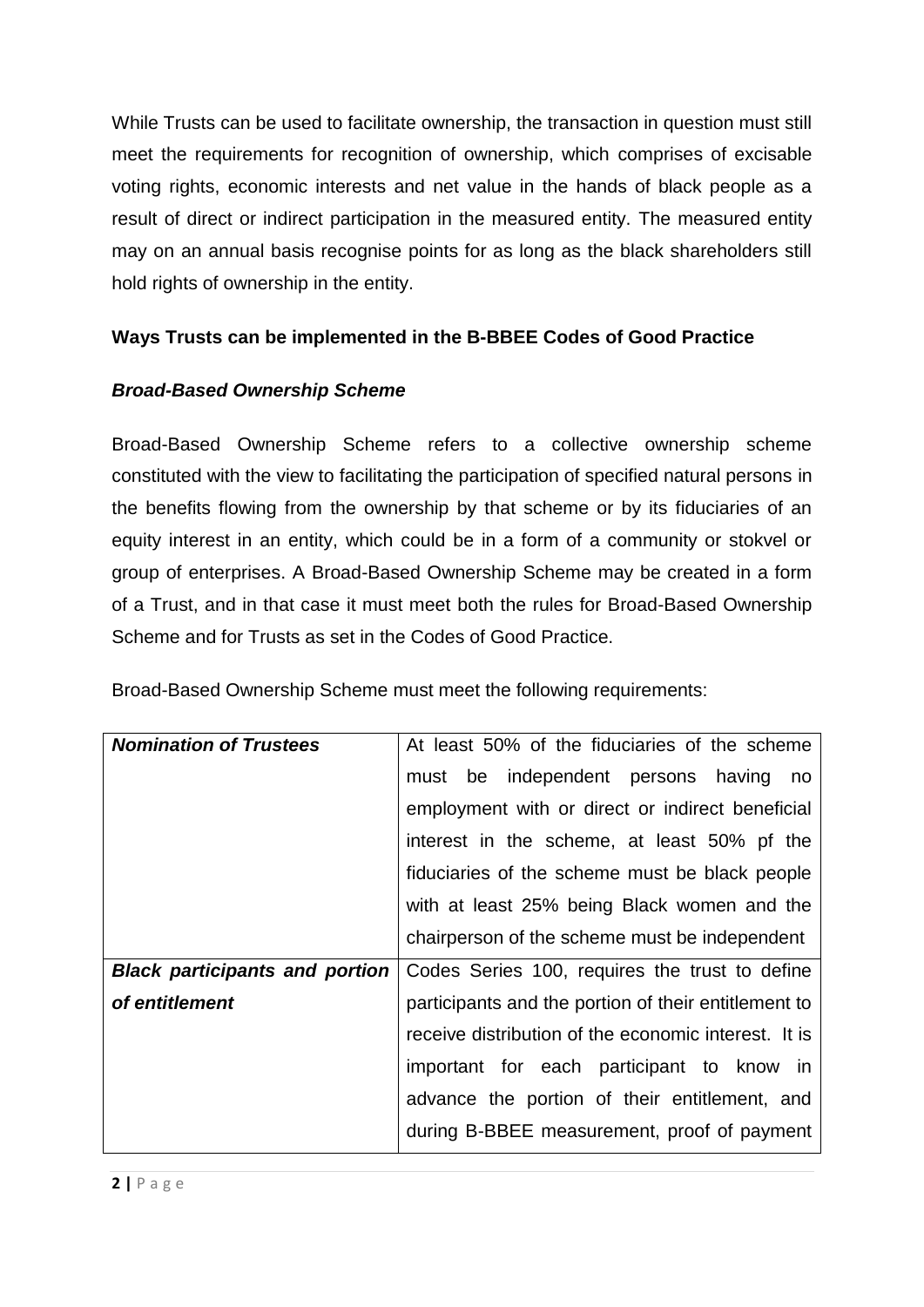|                                                 | will be produced. The trustees do not have            |  |
|-------------------------------------------------|-------------------------------------------------------|--|
|                                                 | discretion<br>with<br>regard<br>to<br>changing<br>the |  |
|                                                 | participants and their portion of entitlement.        |  |
|                                                 |                                                       |  |
|                                                 | Beneficiaries cannot be selected each year to         |  |
|                                                 | receive benefits in a form of dividends from the      |  |
|                                                 | measured entity, for payment of their education,      |  |
|                                                 | training or social upliftment projects which are      |  |
|                                                 | matters that should be catered for under skills       |  |
|                                                 | development corporate, social investments or          |  |
|                                                 | socio-economic development                            |  |
| <b>Trust proceeds</b>                           | A trust is a broad-based scheme and must              |  |
|                                                 | adhere to the requirements of both annexes 100        |  |
|                                                 | (B) and (D). the trust deed must provide              |  |
|                                                 | guidance as to how the beneficiaries will receive     |  |
|                                                 | the proceeds and must adhere to paragraph             |  |
|                                                 | 1.1.7 of Annexe 100 (B) which states that 85% of      |  |
|                                                 | the value of the benefits allocated to the trust      |  |
|                                                 | must accrue to black people. This then means          |  |
|                                                 | only 15% of the proceeds payable to the trust         |  |
|                                                 | can be utilised for administrative and operational    |  |
|                                                 | management of the trust.                              |  |
| <b>Financial</b><br><b>of</b><br>the<br>reports | The trustees as the representatives of a trust        |  |
| scheme                                          | have an oversight role over the financial reports     |  |
|                                                 | of a trust. Thus, they have a duty to inform the      |  |
|                                                 | participants on the status of such reports on an      |  |
|                                                 | annual general meeting of the scheme.                 |  |
|                                                 |                                                       |  |
|                                                 | Further, the trustees must hold a meeting with        |  |
|                                                 | the black participants for the purpose of updating    |  |
|                                                 | them on the status of accounts of the trust.          |  |
|                                                 | Paragraph 1.1.12 of Annex 100 (B) provides that       |  |
|                                                 | the scheme fiduciaries must present the financial     |  |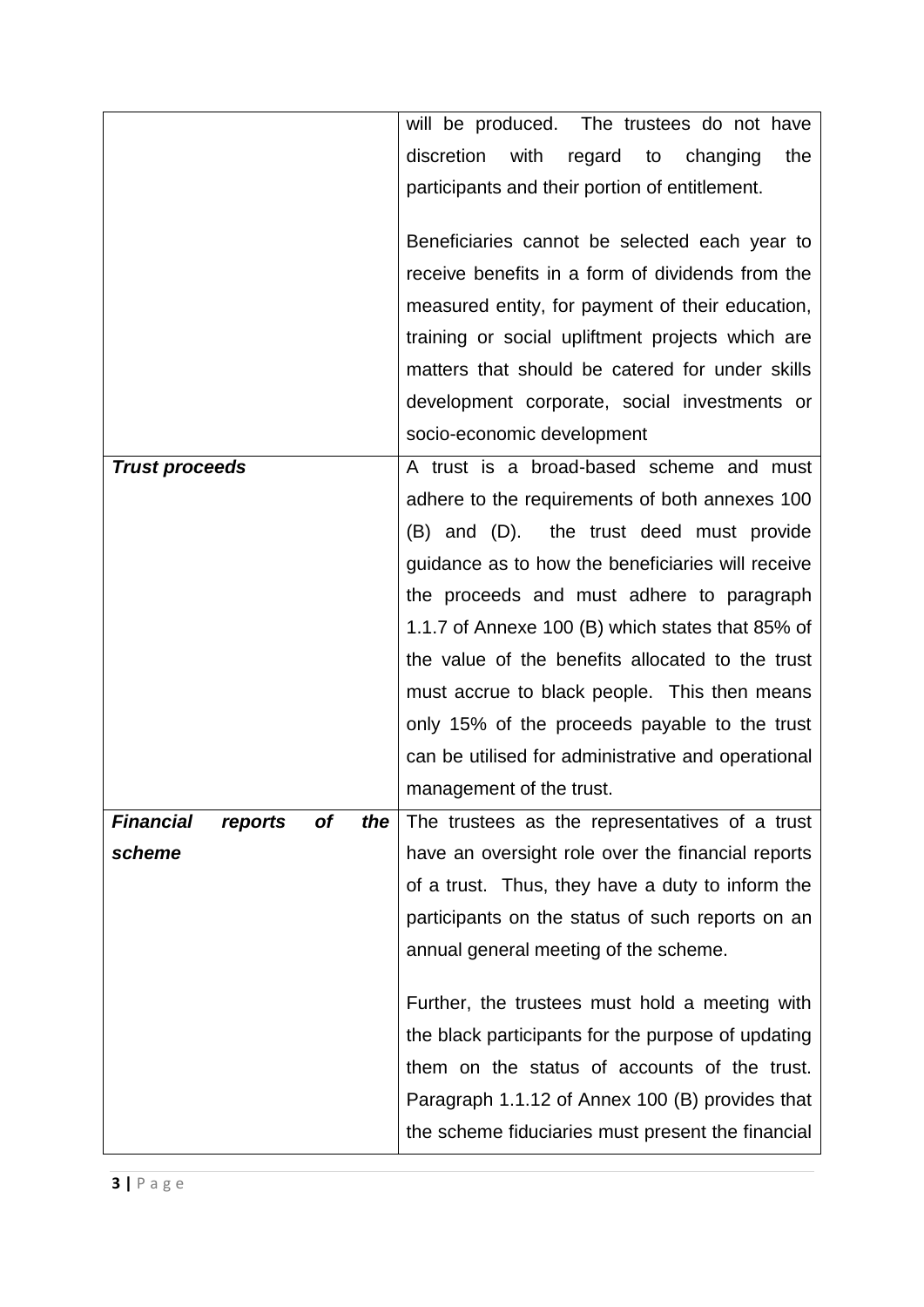|                  |           |     | reports of the scheme to participants yearly at an  |  |
|------------------|-----------|-----|-----------------------------------------------------|--|
|                  |           |     | annual general meeting of the scheme.               |  |
|                  |           |     |                                                     |  |
|                  |           |     | On winding-up or termination of the trust, all      |  |
|                  |           |     | accumulated Economic Interest must<br>be            |  |
|                  |           |     | transferred to the beneficiaries or to an entity    |  |
|                  |           |     | representing the interest of the participants or    |  |
|                  |           |     | class of beneficiaries.                             |  |
| <b>Documents</b> | governing | the | The Constitution of the scheme<br>must be           |  |
| scheme           |           |     | available on request to any participant in an       |  |
|                  |           |     | official language in which that person is familiar. |  |

# **Employee Share Ownership Programme**

Employee Share Ownership Programme refers to instances where employees are offered shares/stock/units options in an entity they work for, which may be at no cost or where they can purchase shares/stock/units at discounted or favourable price mostly as an incentive. Employee Share Ownership Programme may be created in a form of a Trust, and in that case it must meet both the rules for Employee Share Ownership Programme and for Trusts as set in the Codes of Good Practice

Employee Share Ownership Programme must meet the following requirements:

| <b>Appointment of trustees</b>        | At all times 50% of fiduciaries of the      |
|---------------------------------------|---------------------------------------------|
|                                       | scheme must be appointed by the             |
|                                       | employees and this must be attained         |
|                                       | throughout the scheme's existence.          |
| <b>Black participants and portion</b> | of The trust deed must state information    |
| entitlement                           | relating to the portion of entitlement for  |
|                                       | each black participant. It is important for |
|                                       | each participant to know in advance the     |
|                                       | portion of their entitlement, and during B- |
|                                       | BBEE measurement, proof of payment          |
|                                       | will have to be produced. The trustees      |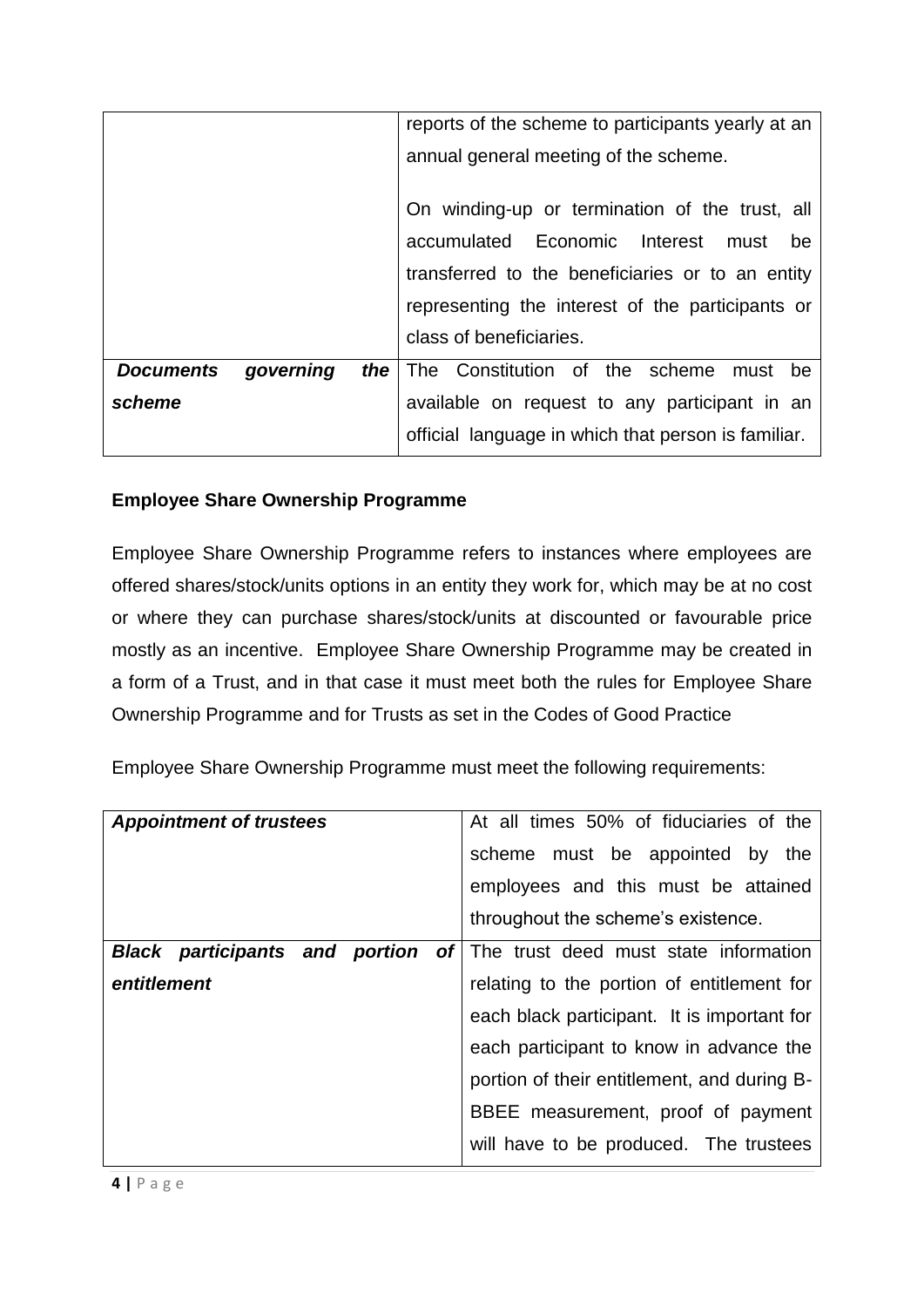|                                               | do not have discretion with regard to               |
|-----------------------------------------------|-----------------------------------------------------|
|                                               | changing the participants and their                 |
|                                               | portion of entitlement.                             |
| <b>Trust proceeds</b>                         | A trust which is established as<br>an               |
|                                               | employee share ownership scheme,                    |
|                                               | must adhere to the requirements of both             |
|                                               | Annexe 100 (C) and (D) of Code Series               |
|                                               | 100 and the trust deed must also provide            |
|                                               | guidance as to how the beneficiaries will           |
|                                               | receive the proceeds.                               |
| <b>Financial reports of the scheme</b>        | The trustees as the representative of a             |
|                                               | trust have an oversight role over the               |
|                                               | financial reports of a trust. Thus, they            |
|                                               | have a duty to inform the participants on           |
|                                               | the status of such reports on an annual             |
|                                               | basis through meetings that are held.               |
|                                               | The trust deed must provide that the                |
|                                               | trustees will hold a meeting with black             |
|                                               | participants for the purpose of updating            |
|                                               | them on the status of accounts of the               |
|                                               | trust. Paragraph 2.5.4 of Annex 100 $(C)$           |
|                                               | provides that the scheme fiduciaries                |
|                                               | must present the financial reports of the           |
|                                               | scheme to participants yearly at an                 |
|                                               | annual general meeting of the schemes.              |
| <b>Participation by Black participants at</b> | In terms of paragraph 2.5.2 in Annexe               |
| the Measured Entity board                     | 100 (C), the participants must take part in         |
|                                               | managing the scheme at a level similar              |
|                                               | the<br>management<br>role<br><b>of</b><br>the<br>to |
|                                               | shareholders in a company in which they             |
|                                               | hold<br>shares.<br>Represented<br>by<br>the         |
|                                               | trustees, the beneficiaries must be able            |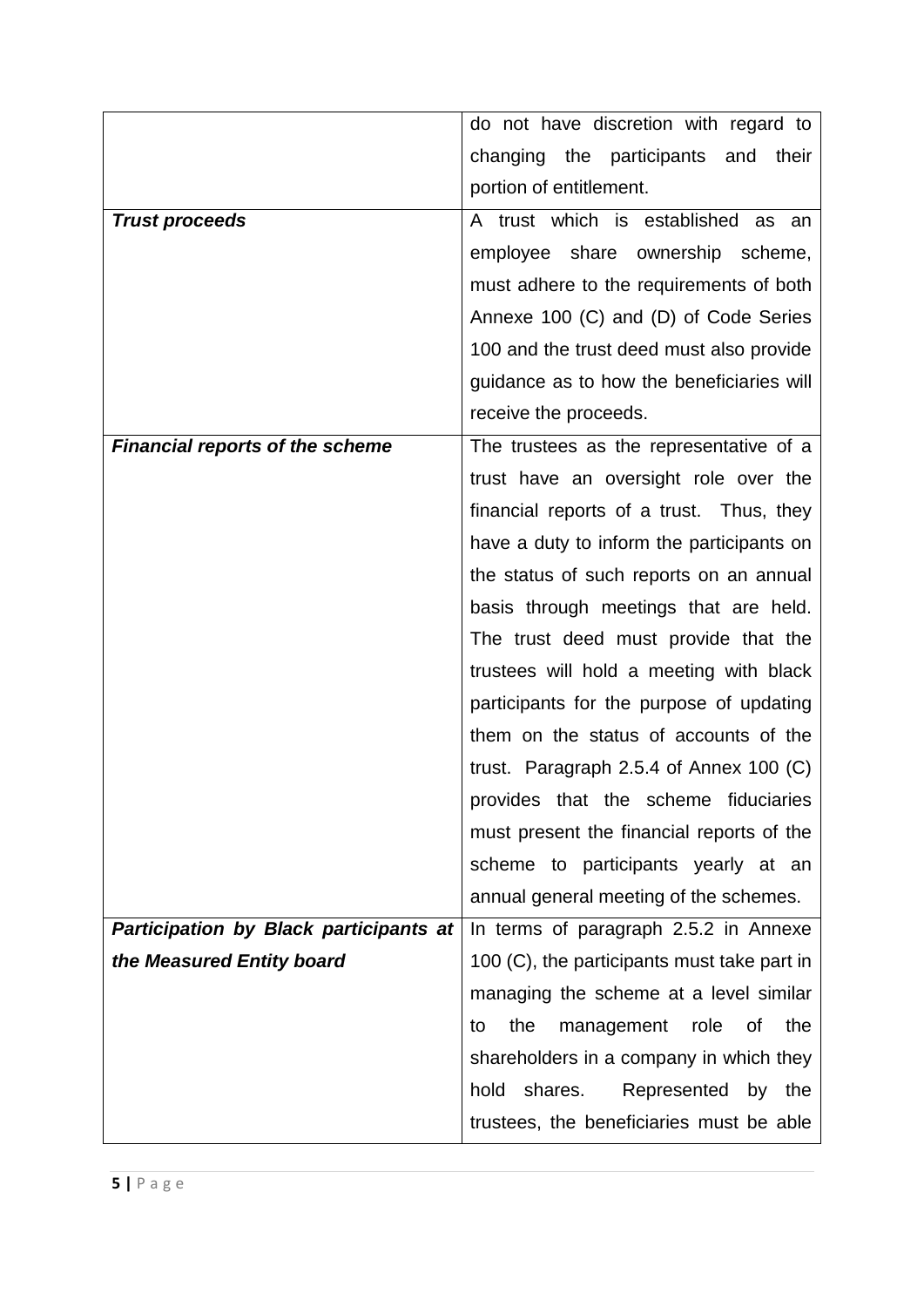|                                | to take part in the decision taken by other       |
|--------------------------------|---------------------------------------------------|
|                                | shareholders in meetings through board            |
|                                | participation<br>active<br>and<br>exercisable     |
|                                | voting rights.                                    |
|                                |                                                   |
|                                | On winding-up or termination of the trust,        |
|                                | all accumulated Economic Interest must            |
|                                | be transferred to the beneficiaries or to         |
|                                | an entity representing the interest of the        |
|                                | participants or class of beneficiaries.           |
|                                | Further, an employee share ownership              |
|                                | scheme is a form of ownership and                 |
|                                | should<br>not be confused with daily              |
|                                | operations of the entity and its labour           |
|                                | relations<br>where<br>dismissed,<br><b>issues</b> |
|                                | retrenched, deceased and incapacitated            |
|                                | employees end<br>up forfeiting<br>their           |
|                                | share/units as employment contracts and           |
|                                | attached<br>terms<br>their<br>are<br>not<br>to    |
|                                | shareholding and<br>should<br>not<br>be           |
|                                | implemented as such.                              |
| Documents governing the scheme | The constitution of the scheme must be            |
|                                |                                                   |
|                                | available on request to any participant in        |
|                                | any official language in which that person        |

# **Trusts**

Where ownership is facilitated through a Trust, whether such Trust is a Broad-Based Ownership Scheme, Employee Share Ownership Programme, or just a Trust, the Trust must meet the Trust Rules set in the Codes of Good Practice. This means a Trust that is set up a Broad-Based Ownership Scheme or Employee Share Ownership Programme must meet the rules for Trusts and in addition to that, the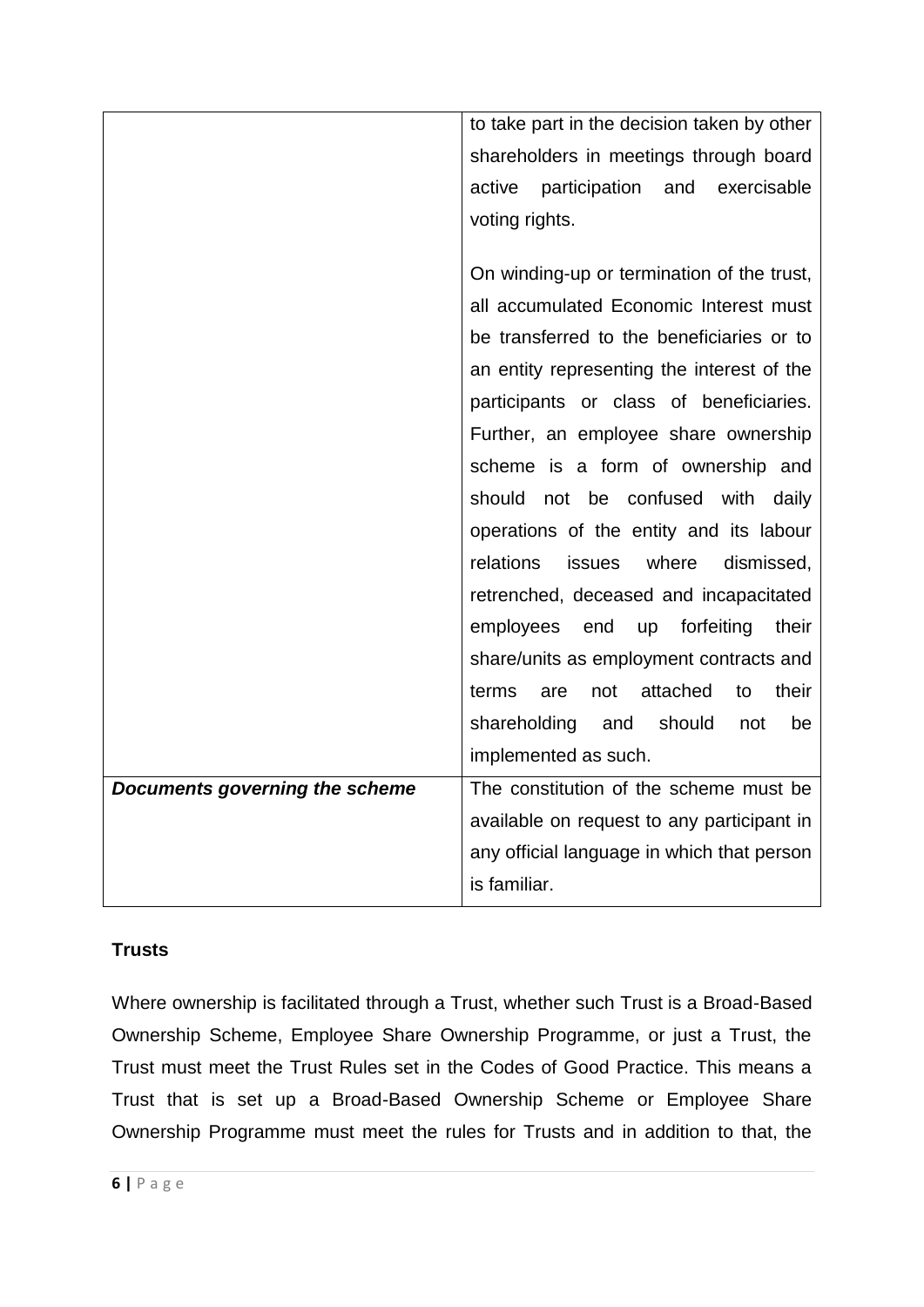rules for Broad-Based Ownership Scheme or Employee Share Ownership Programme as the case may be.

The qualification criteria for the recognition of Trusts are as follows:

- the Trust Deed must define the beneficiaries and the proportion of their entitlement to receive distributions:
- a written record of the names of the beneficiaries or the use of a defined class of natural person satisfies the requirement for identification;
- a written record of fixed percentages of entitlement or the use of a formula for calculating entitlement satisfies the need for defining proportion of benefit;
- the Trustees must have no discretion on the above-mentioned terms: and
- on winding-up or termination of the trust, all accumulated Economic Interest must be transferred to the beneficiaries or to an entity representing the interest of the participants or class of beneficiaries.

## **Family Trusts**

Further, the Codes of Good Practice allow for establishment and recognition of family trusts to facilitate ownership. For a family Trust to receive B-BBEE recognition status, the trust deed must define the beneficiaries and the proportion of their entitlement to receive distributions. A written record of the names of the beneficiaries or the use of a defined class of natural person satisfies the requirements of defining beneficiaries; only the trustees have discretion on the operations and terms of the trusts. On winding-up or termination of the trust, all accumulated Economic Interest must be transferred to the beneficiaries or to an entity representing the interest of the participants or class of beneficiaries.

|               | <b>Qualification for recognition of Family</b> The trust deed must define the |
|---------------|-------------------------------------------------------------------------------|
| <b>Trusts</b> | beneficiaries and the proportion of their                                     |
|               | entitlement to receive distributions; a                                       |
|               | written record of the names of the                                            |
|               | beneficiaries or the use of a defined                                         |
|               | class of natural persons satisfies the                                        |
|               | requirement of defining beneficiaries; a                                      |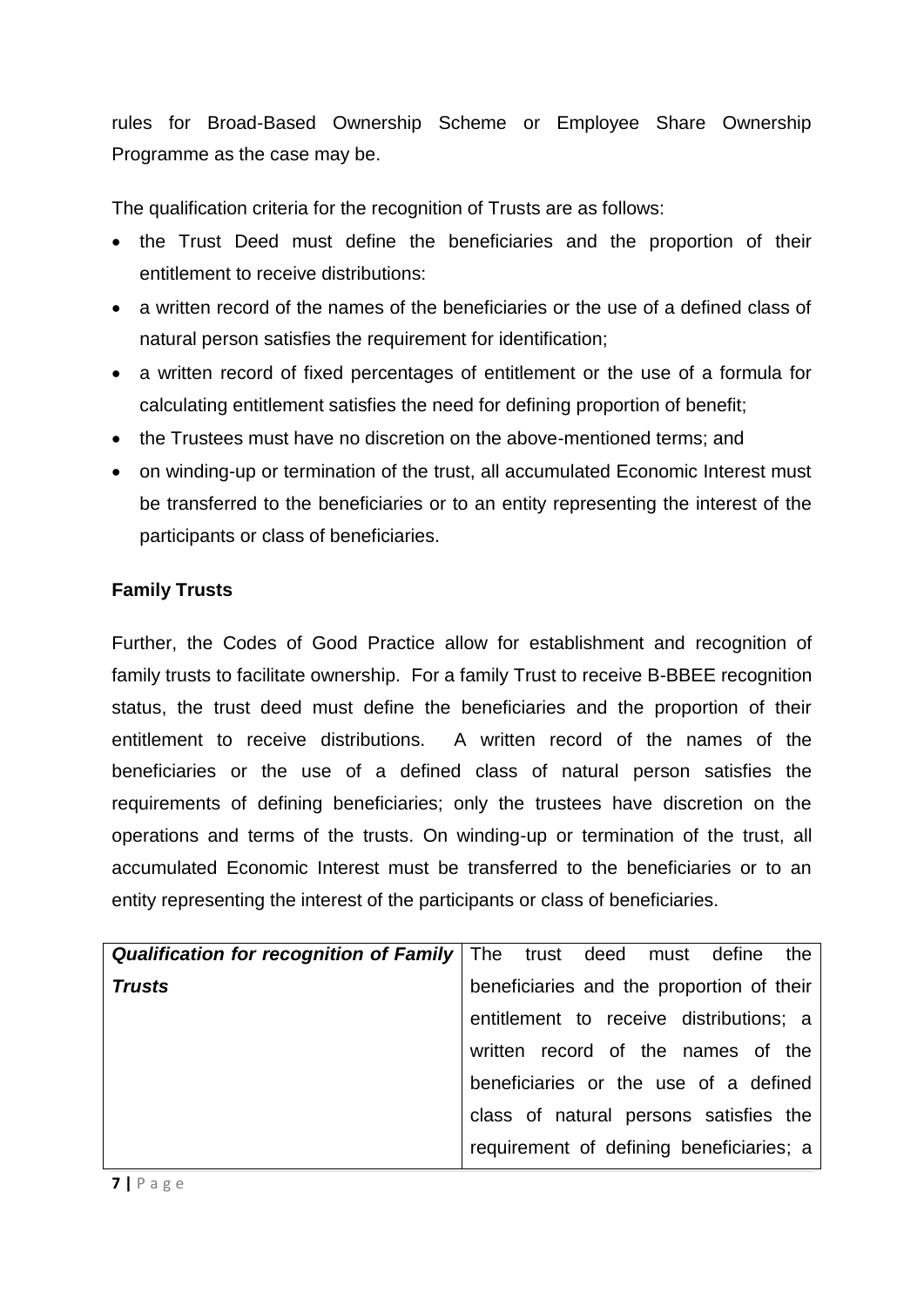|                                | formula for<br><b>of</b><br>calculating<br>use<br>a |
|--------------------------------|-----------------------------------------------------|
|                                | entitlement satisfies the need for defining         |
|                                | proportion of benefit.                              |
|                                |                                                     |
|                                | Only the trustees must have discretion              |
|                                | on the above-mentioned; and                         |
|                                | On winding-up or termination of the trust,          |
|                                | all accumulated Economic Interest must              |
|                                | be transferred to the beneficiaries or to           |
|                                | an entity representing the interest of the          |
|                                | participants or class of beneficiaries              |
| Documents governing the scheme | <b>The</b><br>measured<br>entity must<br>be<br>in   |
|                                | possession of a certificate issued by a             |
|                                | competent person to the effect: that the            |
|                                | Trust was created for a<br>legitimate               |
|                                | commercial reason which must be fully               |
|                                | disclosed; and that the terms of the Trust          |
|                                | do not directly or indirectly seek to               |
|                                | circumvent the provisions of the Codes              |
|                                | and the Act.                                        |

However, there is a need at all times to make a distinction between a Trust for purposes of estate planning and/or avoiding payment of estate duty, and a trust that is established for purposes of B-BBEE in that the latter must adhere with the requirements of Annexe 100.

These trusts should not be used as an investment facilitation instruction for the benefit of the beneficiaries or have an element of passiveness when it comes to the treatment of beneficiaries, as opposed to active participation required from black participants under Code Series 100, irrespective of whether the shares are directly or indirectly held.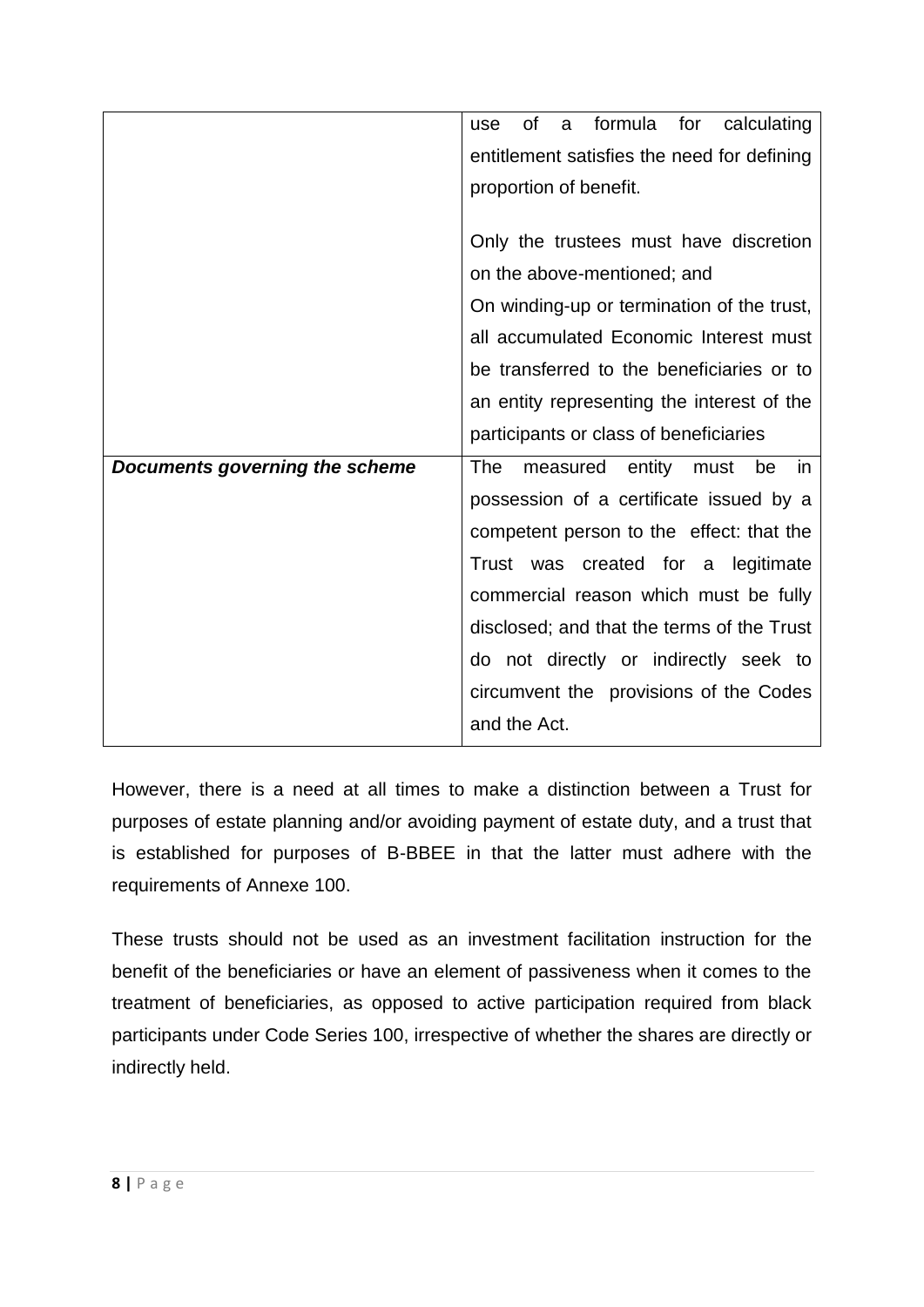### **Minors or Children as beneficiaries or participants**

Further, we note that black children satisfy the definition of black people as per the B-BBEE Act, however, this does not mean that true empowerment will be achieved in instances where children are sighted as beneficiaries. Such participants are regarded as mere financial beneficiaries and not indirect shareholders through the trust, because they are not able to exercise voting rights in a manner that is consistent with real ownership, and only enjoy a financial benefit.

B-BBEE ownership is focused on changing ownership patterns of the means to the economy, through knowledge creation and economic interest, and there is no way B-BBEE can be accelerated through recognition of black children, as they have no capacity to act legally, and therefore cannot delegate or appoint proxies, thus fall short of meeting exercisable voting rights as one of the key requirements for ownership. Thus, including under-age children as beneficiaries will be regarded as circumvention of the B-BBEE Act as they have no capacity to exercise rights flowing from such ownership.

### **Conclusion**

Where measured entities create Trusts that have the effect of circumventing the B-BBEE Act, for instance by putting in place evergreen structures where shares never vests, ceding voting rights of participants to the measured entity or its appointed representatives, limiting involvement or active participation of beneficiaries in the measured entity through the Trustees or relevant fiduciaries, would amount to fronting practice and misrepresentation of the B-BBEE status where such Trusts have been recognised for B-BBEE points or presented as real black ownership.

Further, there is a clear distinction between Trusts established for aspects such as community projects or skills development or employee wellness benefits, no matter how beneficial they may be, such Trusts cannot be recognised for ownership purposes as they do not result in ownership and true empowerment for black people. Such Trusts can be recognised under the relevant elements of the Codes of Good Practice, and claiming them under ownership undermines the objectives of the B-